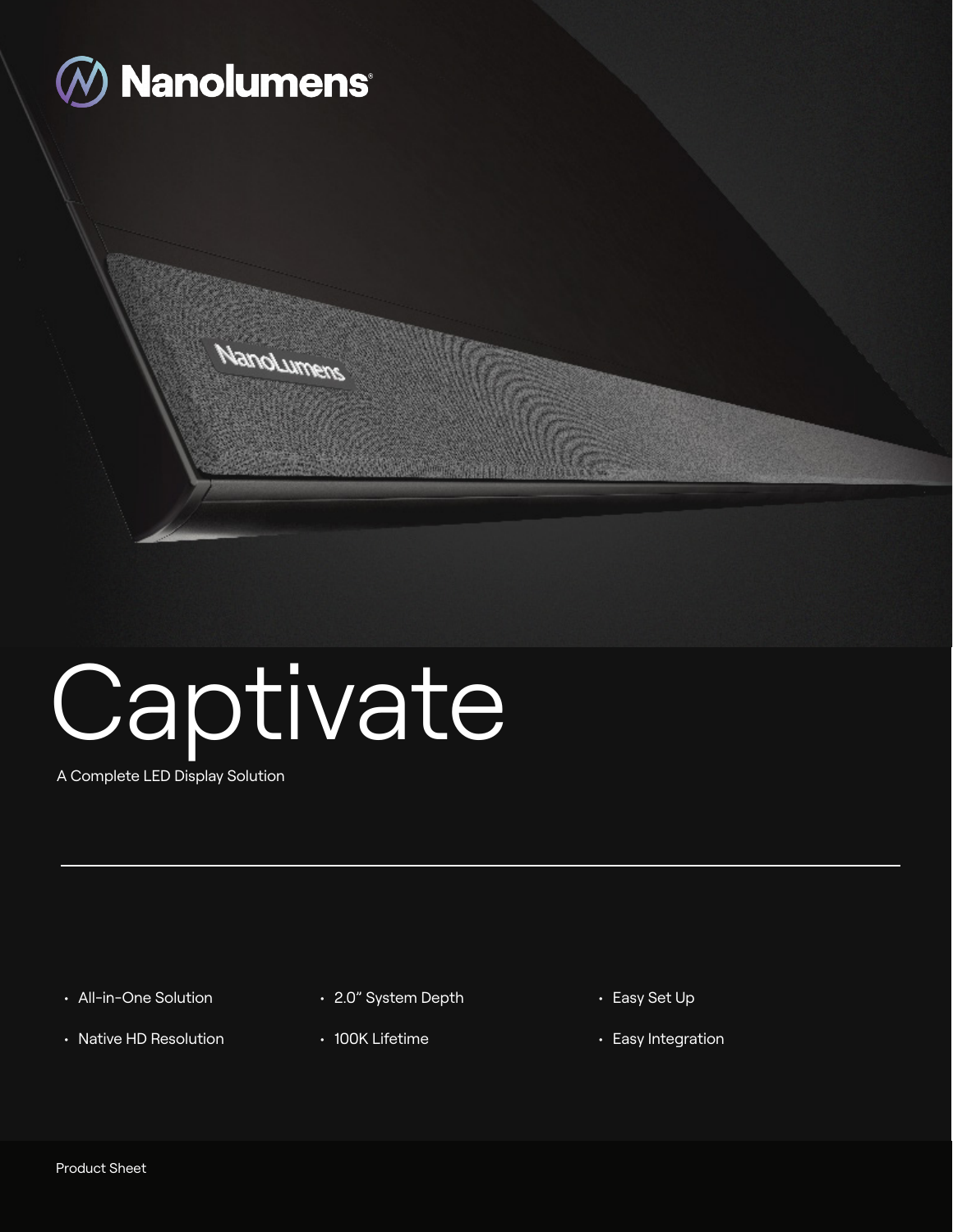

Aimed at simplifying installation and easing user control, Captivate was designed and intended for any organization looking for an easy to integrate dvLED solution for Corporate Meeting Rooms, Houses of Worship, Higher Education Facilities, and much more.

Captivate is a complete solution that eliminates the need for additional components and eases the design and installation costs typically associated with dvLED displays. The series is available in three sizes, (120°, 150°, and 180°), and is in full HD resolution for exceptional visual performance, brightness, and clarity.





At NanoLumens, we've set our sights — and our standards — high when it comes to LED and service. We leverage the best of technology to meet everyday needs and enable digital transformation. Our promise to you is an unsurpassed first and lasting experience.

#### Why Nanolumens NIXEL™ to Pixel Warranity

Your display is engineered to pass the ultimate test: time. We use high-performing materials like gold wiring to ensure your display is a worthwhile investment. Our Warranty coverage starts pixel one ensuring your display is covered 100% from our Atlanta headquarters.

#### **Benefits**

### Turnkey Solution Full HD 1080p

## Resolution

All-in-one solution that combines display, mount, and remote control into one easy to install unit.

Regardless of size each display is built to full 1080p HD resolution.

#### Perfectly Tailored Sizes

With sizes ranging from 120-180" you can select the perfect size for your environment.

#### Easy Integration

Installation is a breeze whether you are installing on a wall or with the optional rolling floor stand.